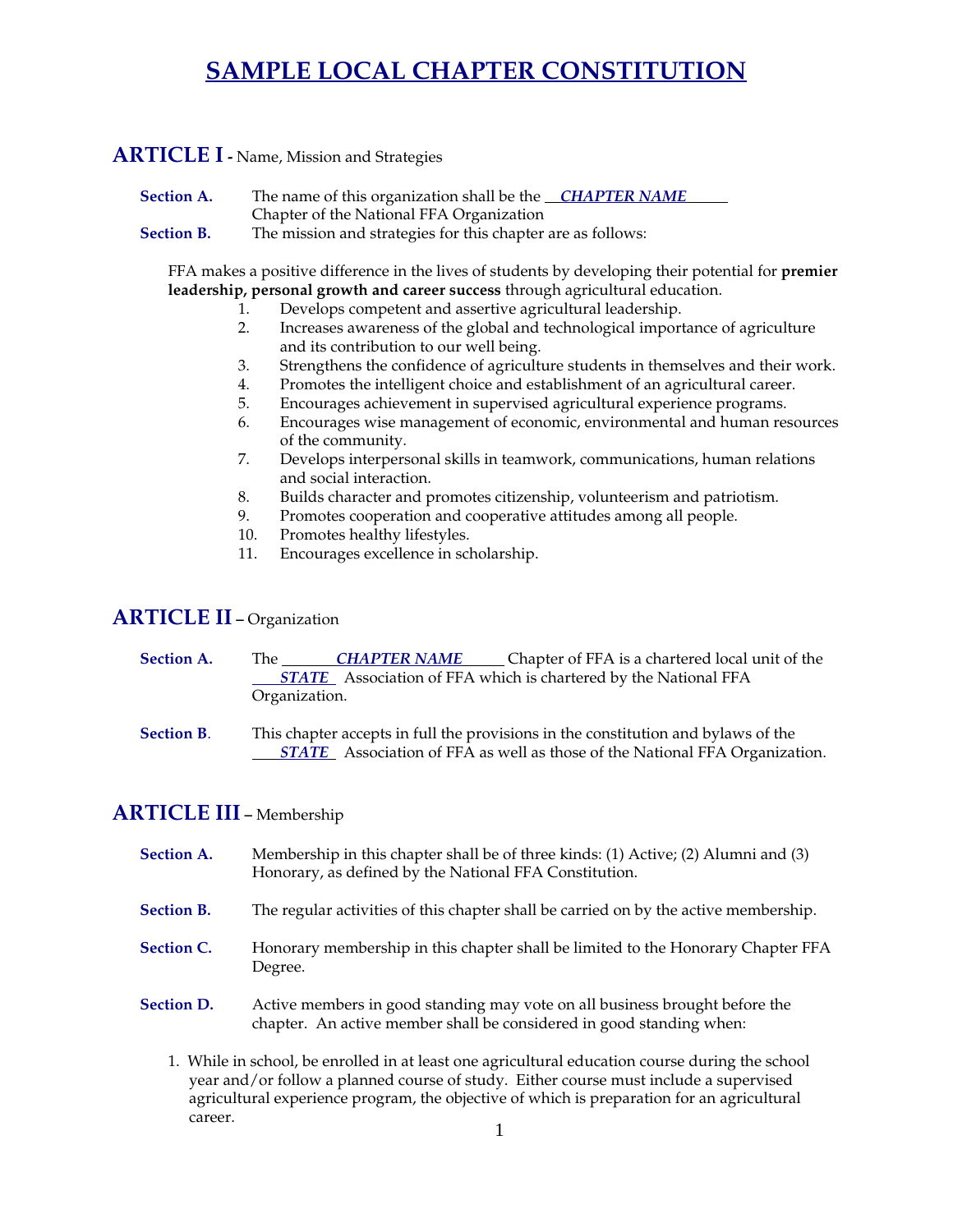- 2. Show an interest in the affairs of the organization by attending meetings, striving for degrees of membership, and participating in other organized activities of the chapter.
- 3. Pay all current state and national dues by the date determined by the chapter.
- 4. Display conduct consistent with the ideals and purposes of the National FFA Organization.
- **Section E.** Names of applicants for membership shall be filed with the membership committee.

#### **ARTICLE IV –** Emblems

| <b>Section A.</b> | The emblem of the FFA shall be the emblem for the chapter.                           |
|-------------------|--------------------------------------------------------------------------------------|
| <b>Section B.</b> | Emblems used by the members shall be designated by the National FFA<br>Organization. |

**ARTICLE V** - Degrees and Privileges of Active Membership

**Section A.** There shall be four degrees of active membership based on individual achievement. These degrees are (1) Greenhand FFA Degree, (2) Chapter FFA Degree, (3) State FFA Degree, and (4) American FFA Degree.

 All "Greenhands" are entitled to wear the regulation bronze emblem pin. All members holding the Chapter FFA Degree are entitled to wear the regulation silver emblem pin. All members holding the State FFA Degree are entitled to wear the regulation gold emblem charm. All members holding the American FFA Degree are entitled to wear the regulation gold emblem key.

**Section B.** Greenhand FFA Degree. Minimum qualifications for election: (Refer to National Constitution)

- 1. Be enrolled in agricultural education and have satisfactory plans for a supervised agricultural experience program.
- 2. Learn and explain the meaning of the FFA Creed, Motto, and Salute.
- 3. Describe and explain the meaning of the FFA emblem and colors.
- 4. Demonstrate knowledge of the FFA Code of Ethics and the proper use of the FFA jacket.<br>5. Demonstrate knowledge of the history of the organization, the chapter constitution and
- Demonstrate knowledge of the history of the organization, the chapter constitution and bylaws, and the chapter Program of Activities.
- 6. Personally own or have access to the Official FFA Manual and the FFA Student Handbook.
- 7. Submit a written application for the Greenhand FFA Degree.

**Section C.** Chapter FFA Degree. Minimum qualifications for election: (Refer to National Constitution)

- 1. Must have received the Greenhand FFA Degree.
- 2. Must have satisfactorily completed the equivalent of at least 180 hours of systematic school instruction in agricultural education at or above the ninth grade level, have in operation an approved supervised agricultural experience program, and be enrolled in an agricultural education course.
- 3. Must have participated in the planning and conducting of at least three official functions in the chapter Program of Activities.
- 4. Must have earned and productively invested at least \$150 by the member's own efforts or worked at least forty-five hours in excess of scheduled class time, or a combination thereof, and have developed plans for continued growth and improvement in a supervised agricultural experience program.